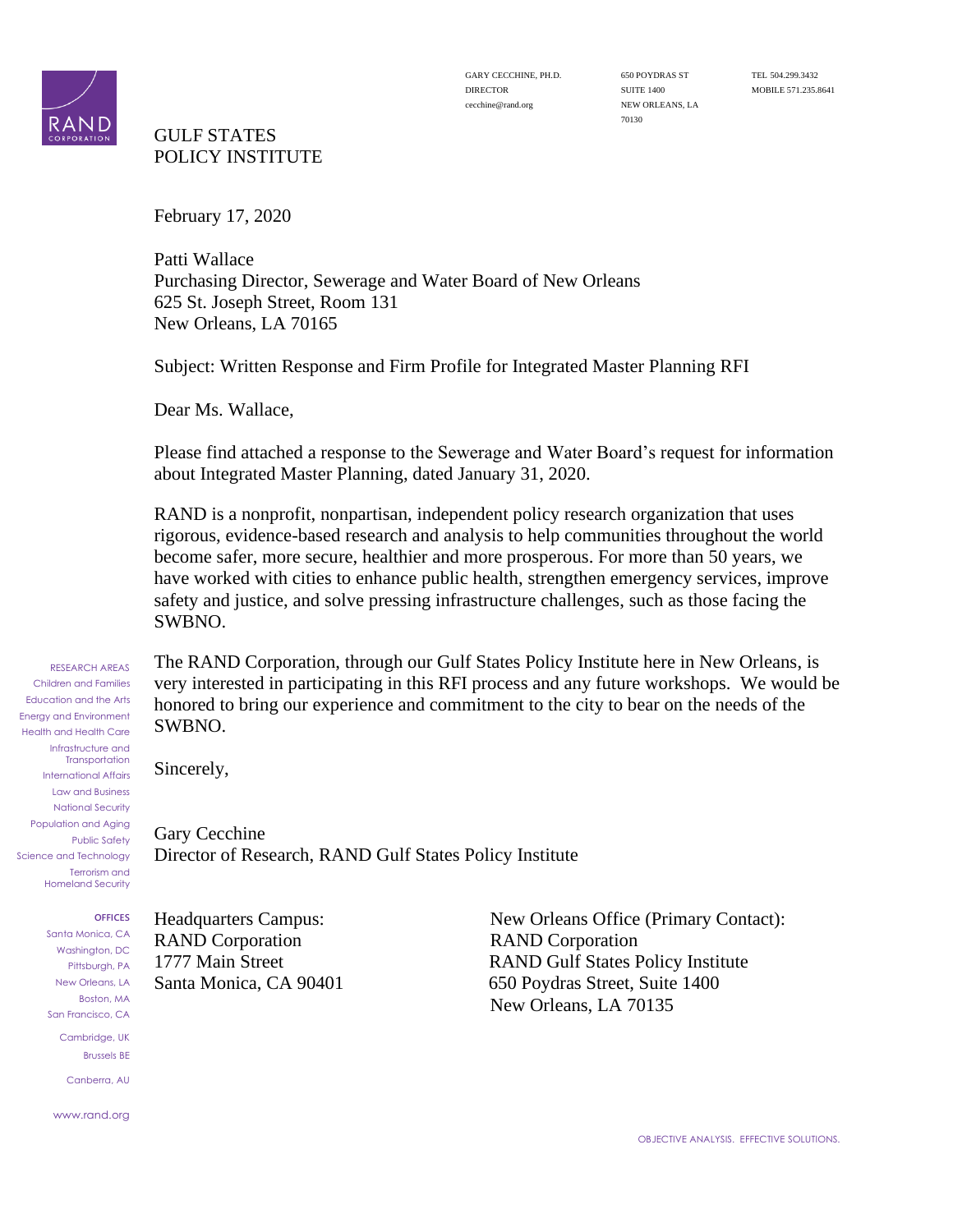# **Written Response and Firm Profile for Integrated Master Planning, Sewerage and Water Board of New Orleans**

## **RAND Corporation, Gulf States Policy Institute**

February 17, 2020

## **Key Points**

In this response, we wish to establish two points. First, the challenges facing the Sewerage and Water Board of New Orleans (SWBNO), while daunting, can be approached transparently, systematically, and productively using an innovative, adaptive planning method capable of yielding an actionable plan. Second, we wish to establish that RAND and our Gulf States Policy Institute in New Orleans is well-positioned to assist SWBNO in each of the three phases of its integrated master planning process. Since the early 2000s, RAND analysts have been facilitating broad, participatory decision-making and implementation through a process that builds legitimacy, trust, and cooperation on a foundation of state-of-the-art analytics –features sorely lacking in much of the nation's planning for major public investments. RAND is known for its objectivity, quality, and analytical rigor. It also is free of financial conflicts of interest, particularly important for such a wide-ranging integrated planning effort as envisioned by the SWBNO.

RAND can help guide SWBNO in implementing a well-tested planning approach known as Robust Decision Making (RDM). RDM emphasizes early and frequent engagement with stakeholders and decision-makers and makes use of advanced analytical tools to facilitate discussions of alternatives under a range of future scenarios. Rather than planning and designing to a specific realization of the future, an RDM-guided planning effort instead helps stakeholders and decisionmakers to build pragmatic plans that will be robust across a wide range of possible futures, avoiding the common shortcoming of many plans optimized for a single projection of the future.

RDM can be particularly helpful in navigating decision-making logjams when problems and solutions cross jurisdictional and bureaucratic boundaries. Using unique, state-of-the-art analytics in a proven process of stakeholder engagement, RDM can help create and build consensus around farsighted plans that can be adopted, implemented, and sustained. RDM "stress-tests" how well proposed infrastructure would perform across many future scenarios (including changes in governance, finance, policy, and extreme weather patterns). This process helps to build shared understanding of how plans meet and miss goals and generate consensus on potential responses to any vulnerabilities. RDM puts information and thus power in the hands of stakeholders by making data, simulations, and visualizations accessible in a comprehensive, easy-to-use on-line application. RDM also relies on stakeholder deliberations intended to build trust in the analysis and the process; and paves the way for decisionmakers to propose, defend, and implement their decisions.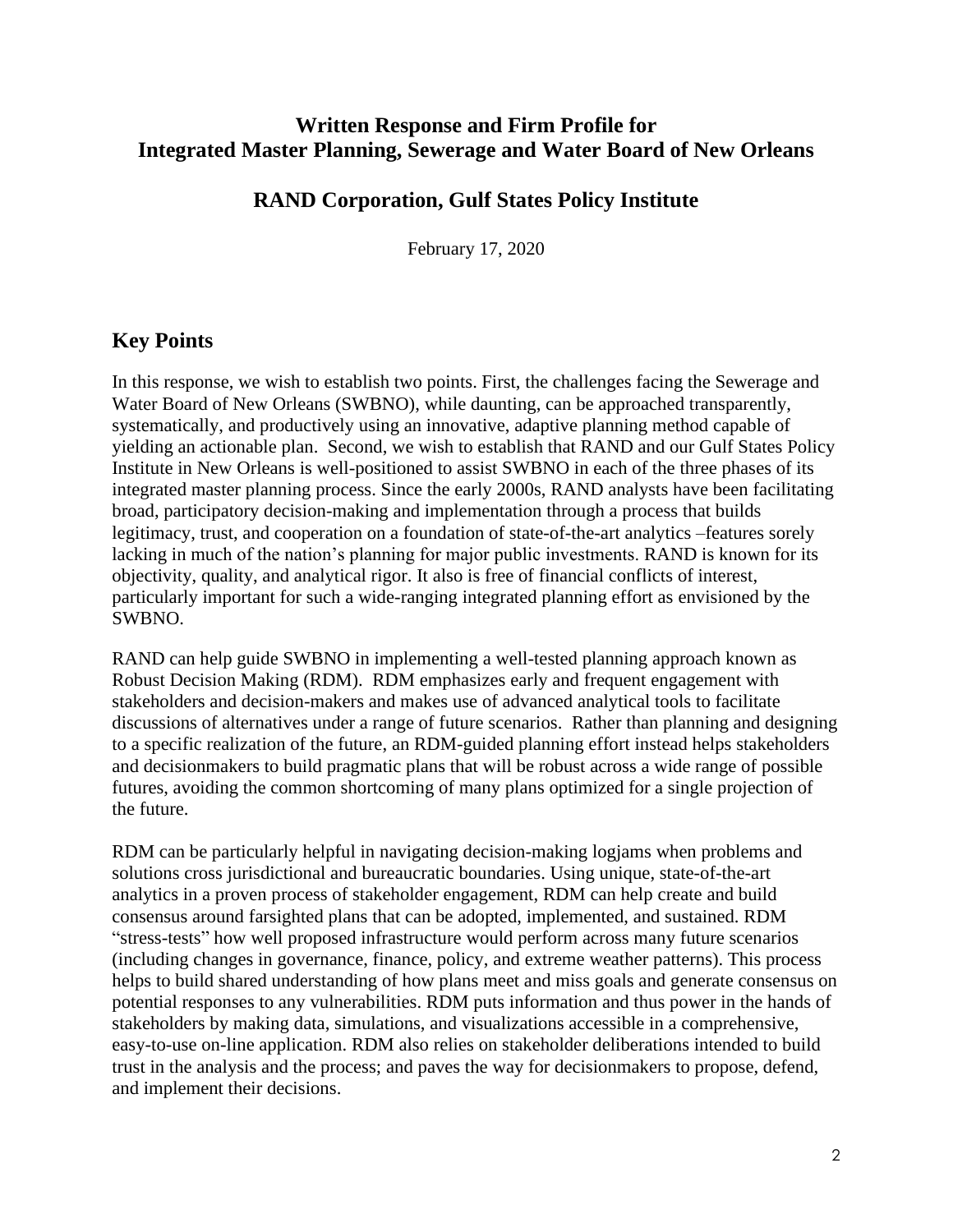### **RAND's Experience in Long-term Water Planning<sup>1</sup>**

Over the last 15 years, RAND has honed RDM and other decision support methods on numerous applications of long-term water planning in the United States and abroad. Supported by a 2004 grant from the National Science Foundation, RAND worked with a water agency in southern California to help its managers and political leadership to grasp the [implications of a changing](https://www.rand.org/pubs/research_briefs/RB9315.html)  [climate on reliability of their water supply for a](https://www.rand.org/pubs/research_briefs/RB9315.html) growing population and economy. The research showed that when confronted not only with a problem but with potential solutions, water managers were more likely to view adaptation to a changing climate - however uncertain and daunting - as manageable.

This work led to a series of innovative RAND studies on [long-term water resources planning for](https://www.rand.org/pubs/research_reports/RR182)  [the state of California,](https://www.rand.org/pubs/research_reports/RR182) the [Colorado River Basin;](https://www.rand.org/pubs/research_reports/RR242.html) [New York City](https://www.rand.org/pubs/research_reports/RR977.html) and Jamaica Bay; the [San](https://www.rand.org/pubs/research_reports/RR2139.html)  [Francisco Bay-Delta;](https://www.rand.org/pubs/research_reports/RR2139.html) southeast Florida; [Lima, Peru;](https://www.rand.org/pubs/external_publications/EP67855.html) [Africa;](https://www.rand.org/well-being/community-health-and-environmental-policy/projects/enhancing-africas-climate.html) [Jinan, China;](https://www.rand.org/pubs/research_reports/RR1682.html) and [Ho Chi Minh](https://www.rand.org/pubs/external_publications/EP50282.html)  [City.](https://www.rand.org/pubs/external_publications/EP50282.html) Some of this international work was funded by the World Bank. All projects were driven by near- and long-term concerns about coastal flooding and other impacts against the backdrop of climate change and rising seas. In each case, RAND's recommendations and decision support tools shaped major strategic planning and implementation pathways. References describing some of these engagements are provided at the end of this response.

RAND has been a key partner in helping the Louisiana Coastal Protection and Restoration Authority (CPRA) develop its long-term *[Coastal Master Plan for a Sustainable Coast](http://coastal.la.gov/our-plan/2017-coastal-master-plan/)*. Updated every five years at the direction of the state legislature, the state's master plan provides a 50-year blueprint for coastal restoration and flood risk reduction projects coastwide. RAND supported the development of the 2012 and 2017 Coastal Master Plans and is actively supporting the 2023 Plan. This has been done through two separate, but related efforts:

- Development of a decision framework and *[Planning Tool](http://www.rand.org/pubs/technical_reports/TR1266.html)* used to compare projects and formulate the specific plan; and
- Development and application of the *[Coastal Louisiana Risk Assessment](http://www.rand.org/pubs/technical_reports/TR1259.html)  [\(CLARA\)](http://www.rand.org/pubs/technical_reports/TR1259.html)* model to evaluate flood risk across the coast under future without action conditions and with different structural and nonstructural projects in place.

Louisiana's Coastal Master Plan provides a successful example of how integrated, objective, analytic-based planning can address difficult multi-dimensional water planning challenges. The analytic infrastructure that RAND contributed, including the Planning Tool and the CLARA model, has helped CPRA take steps to secure long-term funding, refine its near-term implementation strategy, and adapt the Master Plan over time as assumptions change. The 2014 report *[Strengthening Coastal Planning](https://www.rand.org/pubs/research_reports/RR437.html)* summarizes RAND's contributions for the 2012 Coastal Master Plan and discusses potential applications in other regions of the world.

<sup>1</sup> Please note there are hyperlinks embedded in this text for more information. An annotated list of selected references is provided at the end of this response document.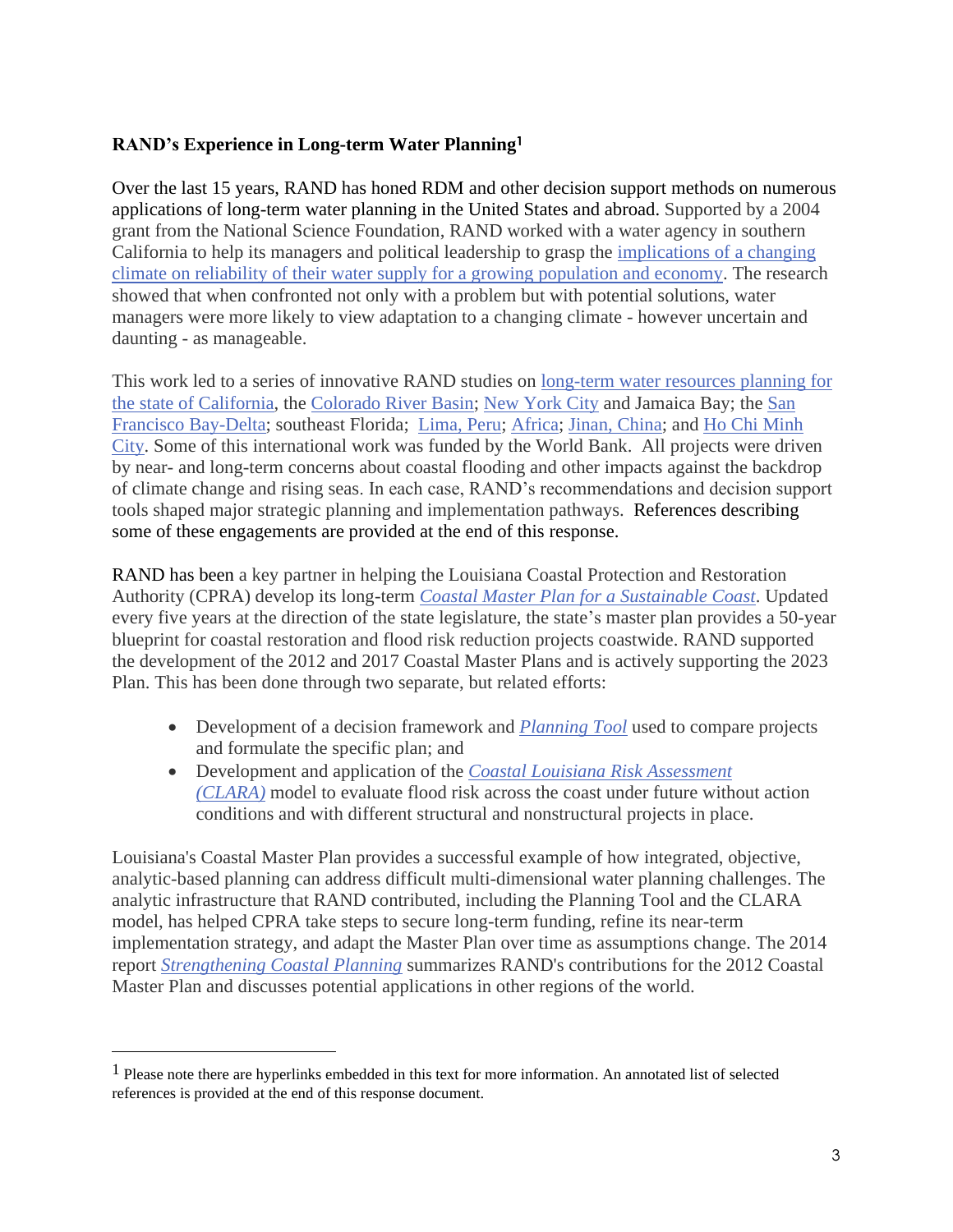In our work for CPRA and in the previous engagements cited above, planners were faced with multiple and often competing public goals. Our experience has shown that a technically sound, credible, and durable planning process is built on a foundation of explicit goal-making and metrics associated with goals. A range of options can then be rigorously analyzed on the same level playing field of technical feasibility and assumptions regarding governance, finances, and regulatory policy.

## **RAND's Proposed Approach to SWBNO's Integrated Planning Process**

The RFI sets forth three phases of planning: pre-planning, vision and strategy, and system planning. Phase 1 consists of information gathering, the RFI process itself, and subsequent workshops. The emphasis in Phase 2 is on community visioning, outreach, and the development of the Utility Strategic Plan. Finally, Phase 3 will bring the work of the earlier phases together in an integrated plan for drinking water, wastewater, stormwater, and power systems. RAND has the experience and expertise to assist in each phase.

The RFI also requests responses to any combination of three questions related to New Orleans' biggest challenges in the coming 50 years and the best approaches to integrated, long-term planning to address those challenges in stormwater/drainage, wastewater/sewerage, and drinking water. Neither we nor anyone else has a crystal ball, but RAND does have 70 years of experience in developing and applying methods of long-range planning under deep uncertainty (the kind of uncertainty for which probability distributions are unknown or contested) that have enabled public agencies, including our nation's military services, to move forward with robust and adaptive plans for investments and operations. RAND has been applying this expertise to water resources planning for almost 40 years. In the 1970s, RAND helped the Dutch with early master planning to address catastrophic flood risk. That work helped pave the way for the Netherlands to become an international model of successful flood risk management.

Some of the integrated water management challenges facing SWBNO are not unique to New Orleans. Rather, they affect many areas, particularly older cities around the United States. As noted in a forthcoming publication of the Water Research Foundation<sup>2</sup>:

"Intense precipitation events are occurring more frequently in many parts of the United States, according to the Fourth National Climate Assessment, and the frequency of such events is expected to increase as average global temperatures continue to rise. Even in regions where the frequency and intensity are not increasing, damaging and disruptive flooding, reduced drinking water and receiving water quality, and wastewater overflows put lives, property, and

<sup>2</sup> Fischbach, Jordan, Alan Cohn, Debra Knopman, Krista Romita Grocholski, John Brock, and Valerie Washington, *Climate-Resilient Planning for Urban Stormwater and Wastewater Utilities: Workshop Proceedings*, The Water Research Foundation, publication forthcoming in spring 2020; pre-publication version available on request.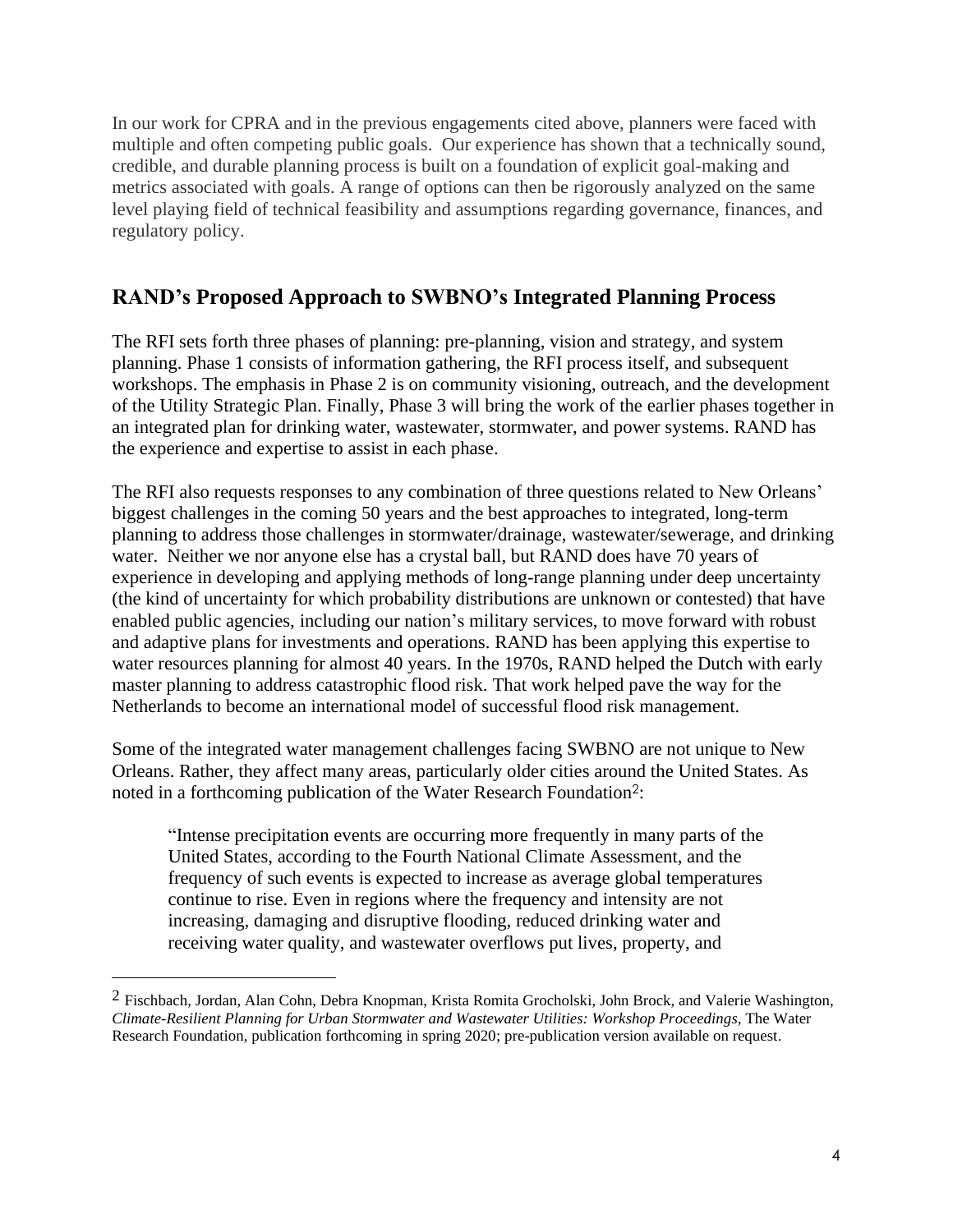environmental assets at risk. In coastal regions, storm surge and sea level are compounding risks that can both cause and exacerbate serious flooding.

These extreme events also have exposed important gaps in planning when it comes to effective urban stormwater and wastewater management in a changing climate. Cities are beginning to do more to plan for extreme precipitation, but these efforts have been uneven at best and do not yet reflect a technical consensus on best practices for analysis or planning."

In addition to the challenges associated with extreme weather events and climate change, cities have to contend with a range of common issues such as aging infrastructure, changes in population size and land use, emerging technologies, and the significant costs associated with infrastructure investments. This complexity necessitates decision-making processes that can carefully weigh a broad range of alternatives and identify synergies and trade-offs associated with different choices.

Such decision-making must, however, also account for those conditions that are unique to SWBNO and New Orleans. Any integrated planning process needs to be tailored to the special attributes of New Orleans and its institutions, including not only SWBNO but also the management and oversight of the power utility and the Department of Public Works. SWBNO has three separately funded divisions that must work together – and do so within an administrative arrangement that divides utilities by the size of pipes, infrastructure, and policy generation. These complicated management and administrative arrangements exist within the governance structure of a city council. The council may be supportive of SWBNO management initiatives, but also needs to reconcile the concerns of a range of constituencies that may or may not align with a unified SWBNO strategy. And of course, the damage wrought by Hurricane Katrina and other recent extreme precipitation events exacerbated the weaknesses of the city's water infrastructure that has long been in need of major rehabilitation and improvements.

An integrated planning process of the kind envisioned by SWBNO will need to blend a bottomup, participatory process with top-down analytical and communications strategies that will provide the common ground for the public outreach and engagement to be productive and forward-looking. SWBNO would be well-served by a team of partners in New Orleans (for example, decision support experts, engineers with in-depth knowledge of the existing system, communications experts, and community groups) and led by a "systems integrator" who could help coordinate the many moving parts of a serious master planning process. RAND envisions its role as a lead partner in the integration effort, bringing its expertise and on-the-ground experience in Louisiana and elsewhere in strategic planning and decision support.

A successful planning effort would draw on examples of integrated water planning elsewhere, while acknowledging and accommodating some of the unique features of SWBNO and governance, from New Orleans and other influencing bodies. Such an effort would need to strike a balance between preserving selected features of the status quo arrangements with new features that could be shown through analysis to be likely to produce demonstrably better outcomes for the City of New Orleans in an equitable, efficient, and affordable manner. This is why it is so important that the initial outreach with residents, other stakeholders, and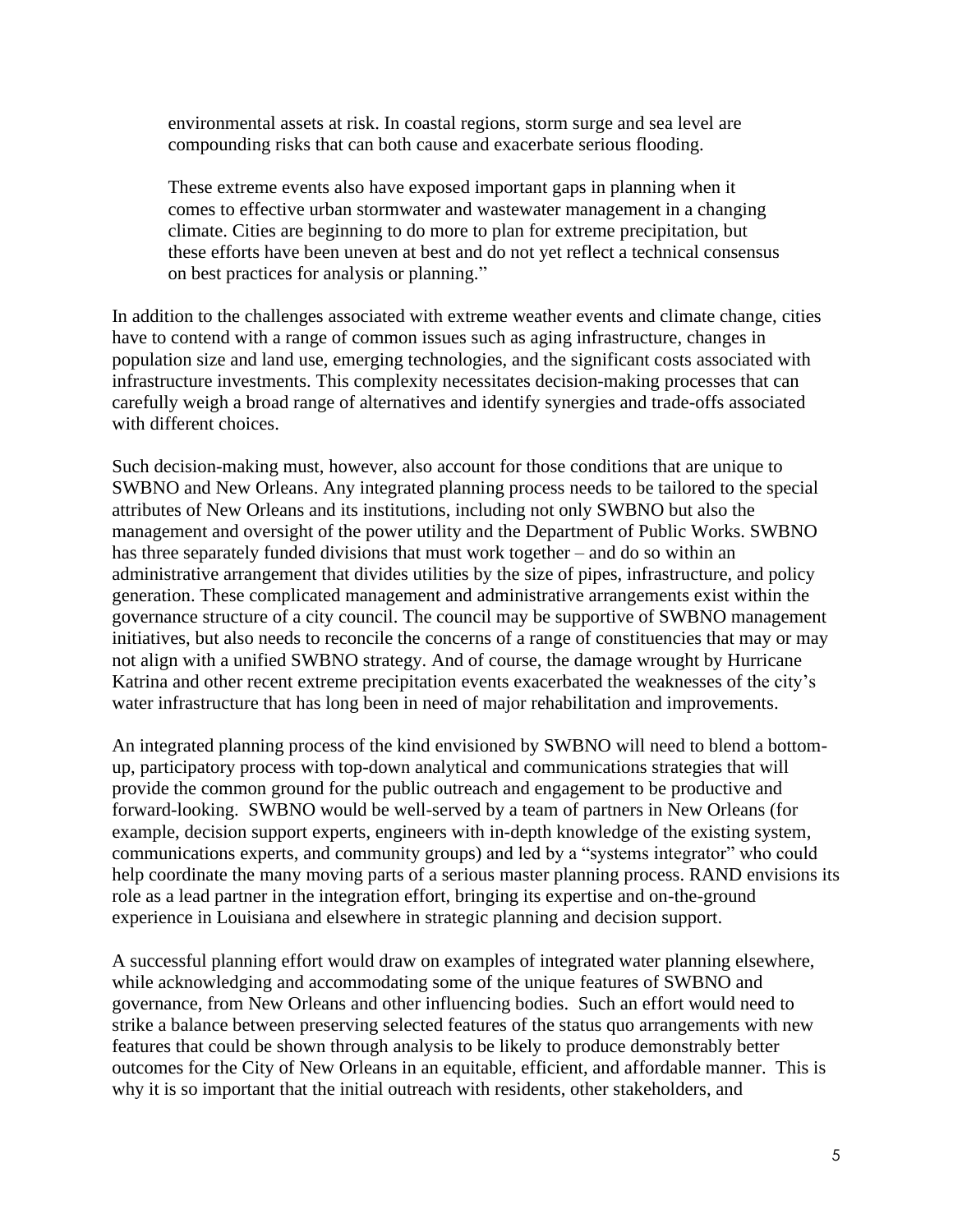decisionmakers is done in a way that solicits a wide range of views but also helps to drive toward a common understanding of public goals. For example, these goals could include: customeroriented, reliable provision of water services under a range of future conditions; efficiency and best practice in all aspects of operations; affordability of services for all of the city's residents; and equity in investment throughout the city.

There is no need to prematurely press for consensus around solutions in Phases 1 and 2. Indeed, that would be counterproductive. There is, however, considerable value in getting public buy-in on goals, metrics that represent progress toward goals, and the technical approach that will employed by SWBNO to evaluate alternatives to the status quo. This is the essence of the approach employed in the CPRA master planning process and the one embodied in an RDM approach to "deliberation with analysis." Such an approach can help to establish a strong foundation for moving into Phase 3 identification of options and objective and rigorous analysis of those options in terms meaningful to decisionmakers and stakeholders.

To be in a position of dispassionately evaluating alternative courses of action to achieve integrated water management in New Orleans, SWBNO will need to invest in the development of a modeling framework that will be capable of assessing the performance of all facets of its system (e.g. water supply, wastewater, stormwater, and power) – and do so under a range of possible future conditions. The model or suite of models will need to embed not only hydrologic, hydraulic, and other technical features of the existing system but also the revenue structure, cost basis, policy assumptions, regulatory constraints, and other public purposes. This analytical capability will enable stakeholders and decisionmakers to understand the implications and tradeoffs of maintaining the status quo compared to making changes that could advance their goals.

# **RAND's Capabilities to Support Each Phase of the Planning Process**

In this section, we highlight selected RAND's capabilities relevant to addressing each of the three phases of work.

#### **Robust Decision Making**

Robust Decision Making (RDM) is a structured decision analysis framework that can be used to evaluate risk and alternative management and policy options over a range of assumptions, thereby facilitating deliberation among stakeholders that may have differing values and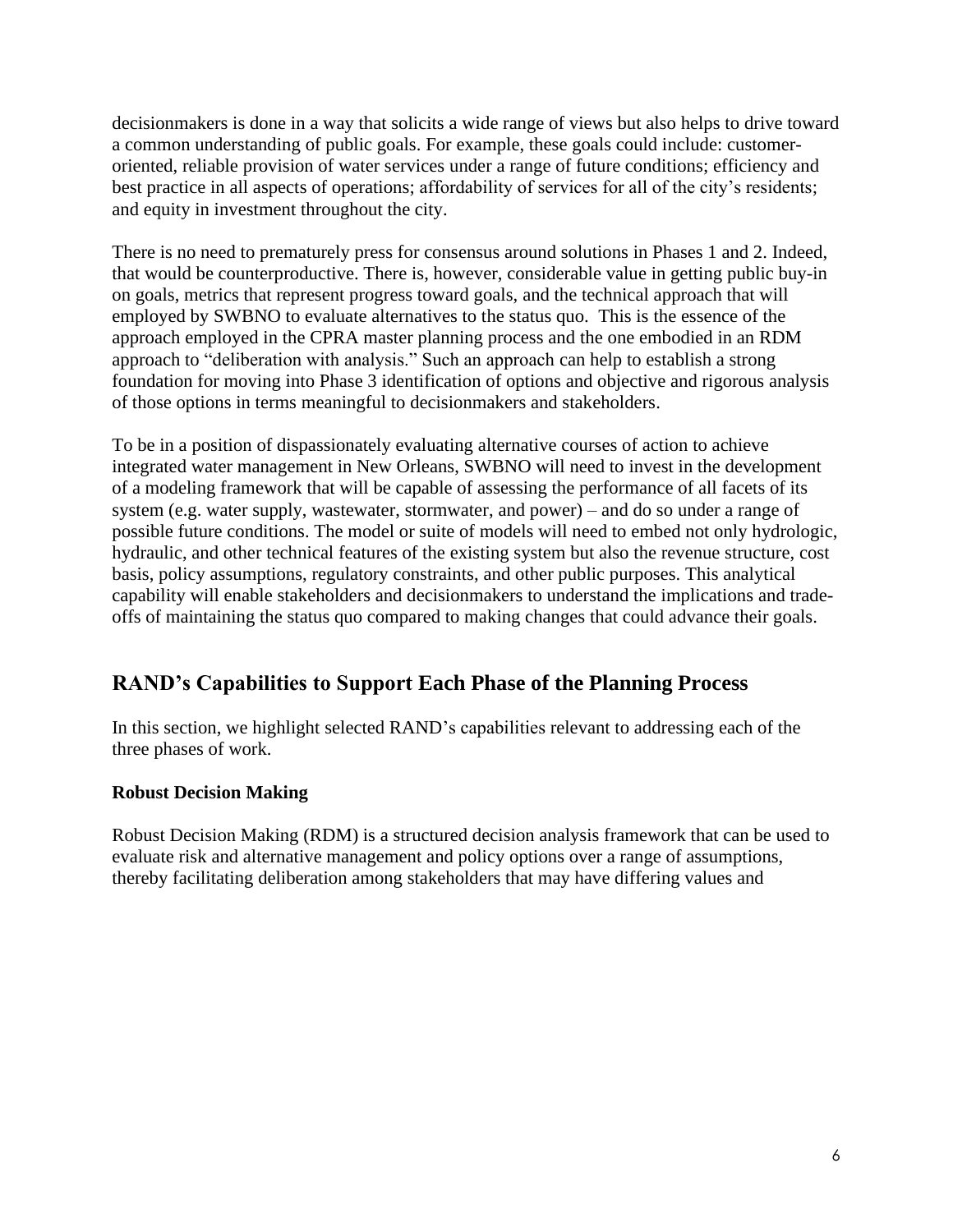expectations about the future.<sup>3</sup>,4,5 An overview and listing of RAND's robust decision-making work can be found at [www.rand.org/topics/rdm.html.](http://www.rand.org/topics/rdm.html)

RDM has been used by RAND to help decisionmakers in areas such as water resources planning, energy, and coastal resilience—areas often plagued with "deep uncertainty," in which stakeholders do not know or agree on the relationships among actions, consequences, and probabilities. The approach can be used to develop a portfolio of management options that mitigate the risk to an acceptable level.

The process involves iterative steps including stakeholder interactions, modeling, and statistical analysis that facilitate interactions and shape decisionmaker discussions around which factors lead to plan success or failure and the identification of robust solutions—those that perform well under a range of futures—rather than a single "best" solution(Figure 1).<sup>6</sup> Analysts then use visualization and statistical analysis of large sets of simulations to help decision-makers distinguish future conditions in which their plans will perform well from those in which they will perform poorly. <sup>7</sup> (Bryant and Lempert, 2010).

This information provides the foundation for identifying tipping points and triggers for additional investments and a robust strategy. Moreover, RAND researchers often integrate other futures methods, such as scenario discovery and analysis, into RDM approaches as a means helping organizations design, evaluate, and implement robust strategic plans.

<sup>3</sup> Groves, David G., and Robert J. Lempert, "A New Analytic Method for Finding Policy-Relevant Scenarios," *Global Environmental Change*, Vol. 17, No. 1, 2007, pp. 73–85.

<sup>4</sup> Lempert, Robert J., David G. Groves, Steven W. Popper, and Steven C. Bankes, "A General, Analytic Method for Generating Robust Strategies and Narrative Scenarios," *Management Science*, Vol. 52, No. 4, April 2006, pp. 514–528.

<sup>5</sup> Lempert, Robert J., Steven W. Popper, and Steven C. Bankes, *Shaping the Next One Hundred Years: New Methods for Quantitative Long-Term Policy Analysis*, Santa Monica, Calif.: RAND Corporation, MR-1626- RPC, 2003, [http://www.rand.org/pubs/monograph\\_reports/MR1626.html.](http://www.rand.org/pubs/monograph_reports/MR1626.html)

<sup>6</sup> Hallegatte, S., Shah, A., Brown, C., Lempert, R., and Gill, S. *Investment Decision Making under Deep Uncertainty-Application to Climate change*. World Bank Policy Research Working Paper, 2012, p. 6193

<sup>7</sup> Bryant, Benjamin P., and Robert J. Lempert "Thinking inside the box: a participatory, computer-assisted approach to scenario discovery". *Technological Forecasting and Social Change*, 77, No. 1, 2010, pp. 34-49.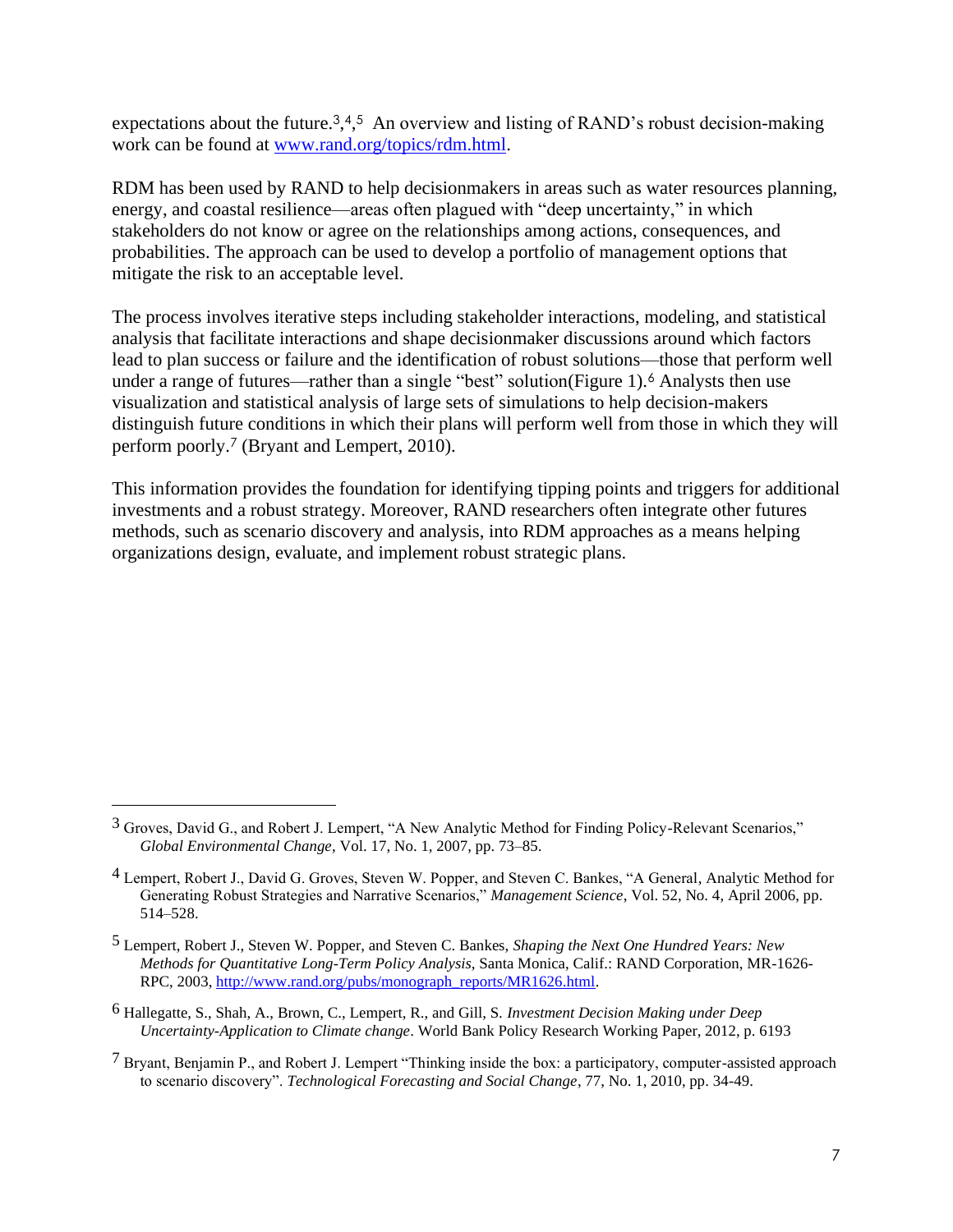

Figure 1. Iterative, Participatory Steps of an RDM Analysis

#### **Decisionmaker and Stakeholder Engagement**

Long-term strategic planning is only successful if decisionmakers and stakeholders are involved early and often, to understand potential future scenarios, risks, decisions and investments to be made. This is why RAND developed the *Planning Tool* for CPRA and related decision-based methods, to compare projects and formulate long term, adaptive plans. <sup>8</sup> RAND has also worked extensively on methods to enhance community resilience, as described in the bibliography at the end of this document.

#### **Other Approaches to Scenario Analysis and Strategic Planning**

For decades, RAND has pioneered a wide variety of scenario analysis and strategic planning methods and applied them to pressing national as well as regional and urban problems.<sup>9</sup> In addition to RDM, there are four other strategic planning approaches that illustrate the range of RAND's contributions to the field of strategic planning to advance public objectives. These methodologies are listed below with links embedded to provide further information: 10

<sup>8</sup> For examples, see https://www.rand.org/pubs/research\_reports/RR437.html

<sup>9</sup> For more on scenario analysis, see Robert J. Lempert, Robert J., Steven W. Popper, and Steven C. Bankes, *Shaping the Next One Hundred Years: New Methods for Quantitative, Long-Term Policy Analysis*, Santa Monica, CA: RAND Corporation, MR-1626-RPC, 2003 [\(http://www.rand.org/t/MR1626\)](http://www.rand.org/pubs/monograph_reports/MR1626.html); and Paul K. Davis, *Lessons from RAND's Work on Planning Under Uncertainty for National Security*, Santa Monica, CA: RAND Corporation, TR-1249-OSD, 2012 [\(http://www.rand.org/t/TR1249\)](http://www.rand.org/pubs/technical_reports/TR1249.html).

<sup>&</sup>lt;sup>10</sup> More information about each of these methodologies can be found at [https://www.rand.org/pardee/pubs/strategic\\_planning.html.](https://www.rand.org/pardee/pubs/strategic_planning.html)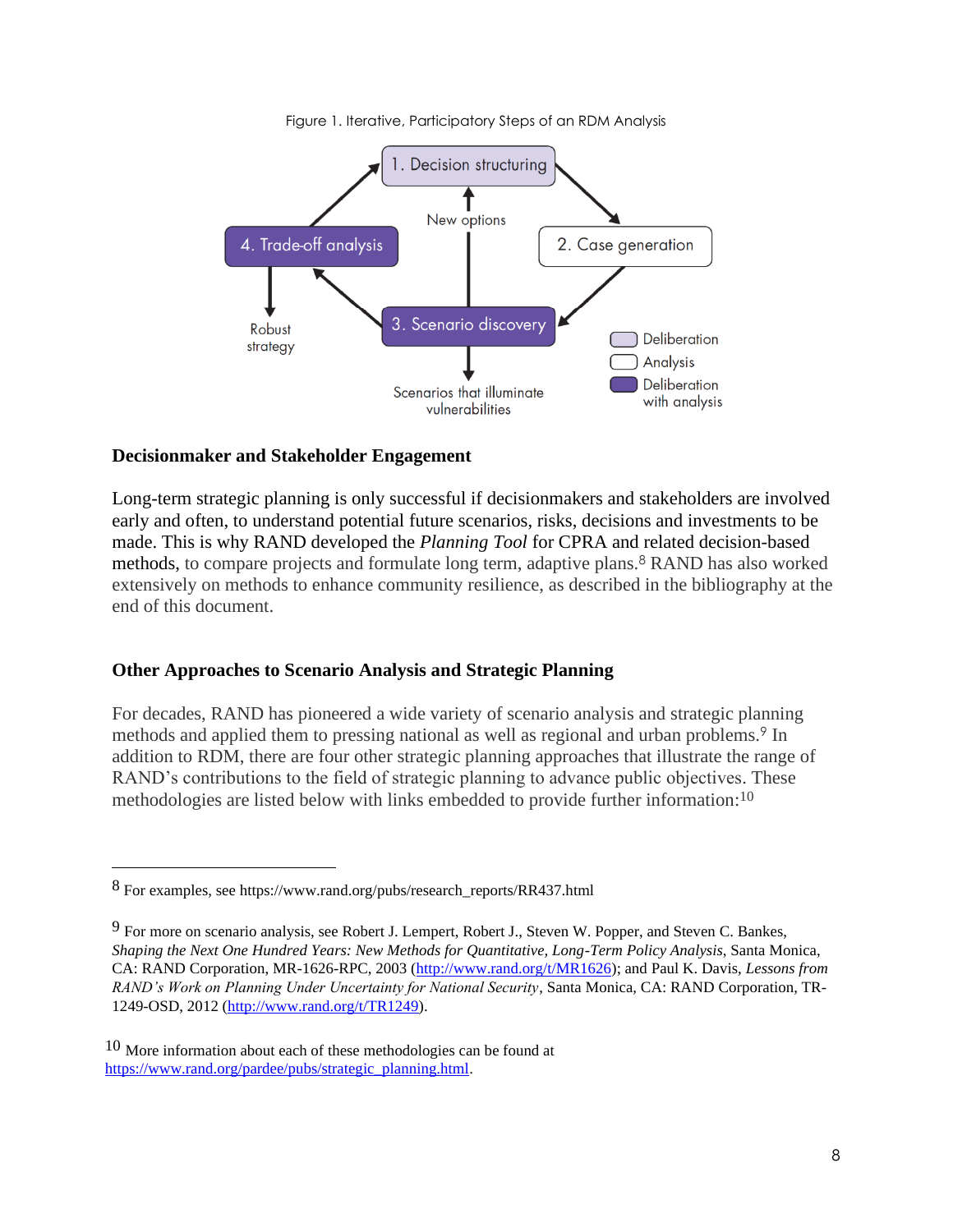- 1. [Assumption-Based Planning](https://www.rand.org/pardee/pubs/strategic_planning/assumption.html)
- 2. [Capabilities-based Planning](https://www.rand.org/pardee/pubs/strategic_planning/capabilities_based.html)
- 3. ["The Day After..." Methodology](https://www.rand.org/pardee/pubs/strategic_planning/day_after.html)
- 4. [Strategies-To-Tasks](https://www.rand.org/pardee/pubs/strategic_planning/strategies2task.html)

### **Survey Research**

RAND's world-class Survey Research Group (SRG) has long experience with survey and other outreach protocols. The SRG conducts multi-lingual and cross-cultural surveys and specializes in difficult or hard-to-reach populations of all types. It employs expert statisticians to objectively analyze the results and draw meaningful – actionable – conclusions.<sup>11</sup> The SRG is particularly useful for rapidly collecting expert judgment or public opinion in a systematic way from a large number of individuals.

<sup>11</sup> For more information, please see https://www.rand.org/srg.html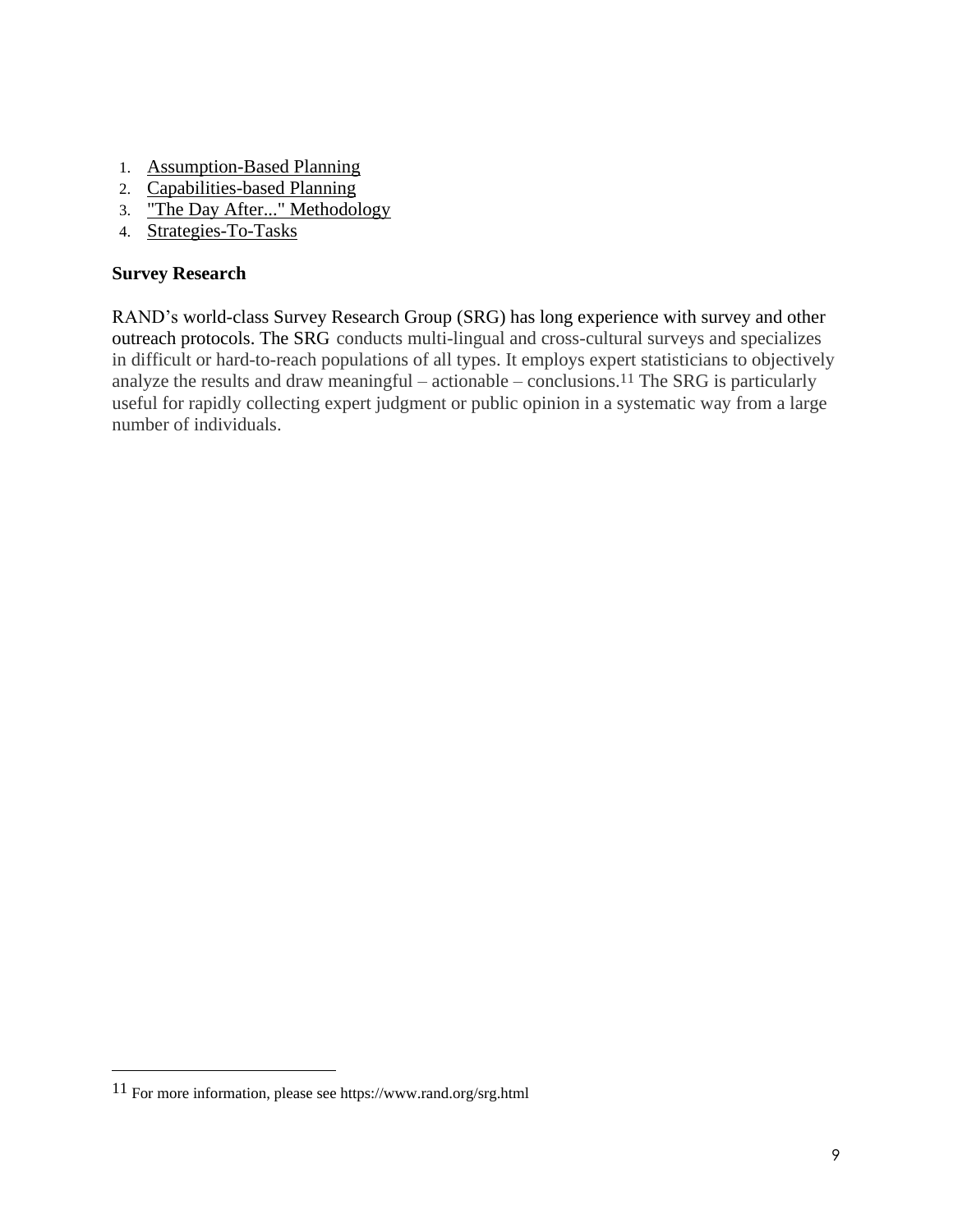# **RAND Corporation and The RAND Gulf States Policy Institute**

RAND is an independent, not-for-profit organization based in Santa Monica, guided by a commitment to use objective analysis to make a positive difference in the way the world works. For seventy years, through its dedication to rigorous and objective research and its development of sophisticated analytic tools, RAND has been a defining force in the field of policy research and analysis. As an objective, nonpartisan nonprofit, RAND is uniquely positioned to bridge opposing sides of contentious debates and facilitate rational discourse through the presentation and timely provision of data-driven findings to diverse audiences – local to global. RAND clients include local and state governments, U.S. government agencies, foreign governments, international organizations, private foundations, and private-sector firms.

Our engagement with SWBNO would be situated within RAND's Social and Economic Well-Being Division. The Division seeks to improve the health, social, and economic well-being of people in the U.S. and around the world with actionable solutions.

A hallmark of RAND's work is attention to the "systems" nature of policy problems, with focus on the interactions among sectors (e.g., technology, public safety, transportation, education, workforce, and healthcare) and between organizational and technical systems. Developing an economic sustainability strategy will involve cross-cutting systems thinking and the convening multiple stakeholders. RAND's experience will be very useful in this regard, as will RAND's reputation and track record on working on complex policy issues that affect multiple stakeholders with objectivity and rigor.

RAND staff represent diversity in work experience; political and ideological outlook; race, gender, and ethnicity; and academic training. Our staff of nearly 2,000 come to RAND from over 50 countries, to work on topics as multifaceted, complex, and practical as economic sustainability.<sup>12</sup> This integrative and team science approach combined with real experience in working with local governments and nongovernmental stakeholders makes RAND unparalleled in its ability to deliver practical policy insights.

The majority of RAND's research staff has advanced degrees in social sciences, political science, policy analysis, behavioral science, business and law, or economics, and over a quarter of RAND's research staff has degrees in science, engineering, and mathematics, operations research or statistics. In addition to its full-time staff, RAND has access to a large number of adjunct staff. These are typically researchers working for other institutions (e.g., universities) that are drawn upon to provide unique or specialized expertise for RAND projects. RAND has a dense network of key contacts throughout the public and private sectors in California, the United States, and globally. We will draw on this network as needed to conduct the proposed work.

The RAND Corporation is a global organization, offering insights from work with other countries on economic strategies and informing our work in the U.S. as well. U.S. locations include our headquarters in Santa Monica, California, Arlington, Virginia; Pittsburgh,

<sup>12</sup> [http://www.rand.org/about/glance.html.](http://www.rand.org/about/glance.html)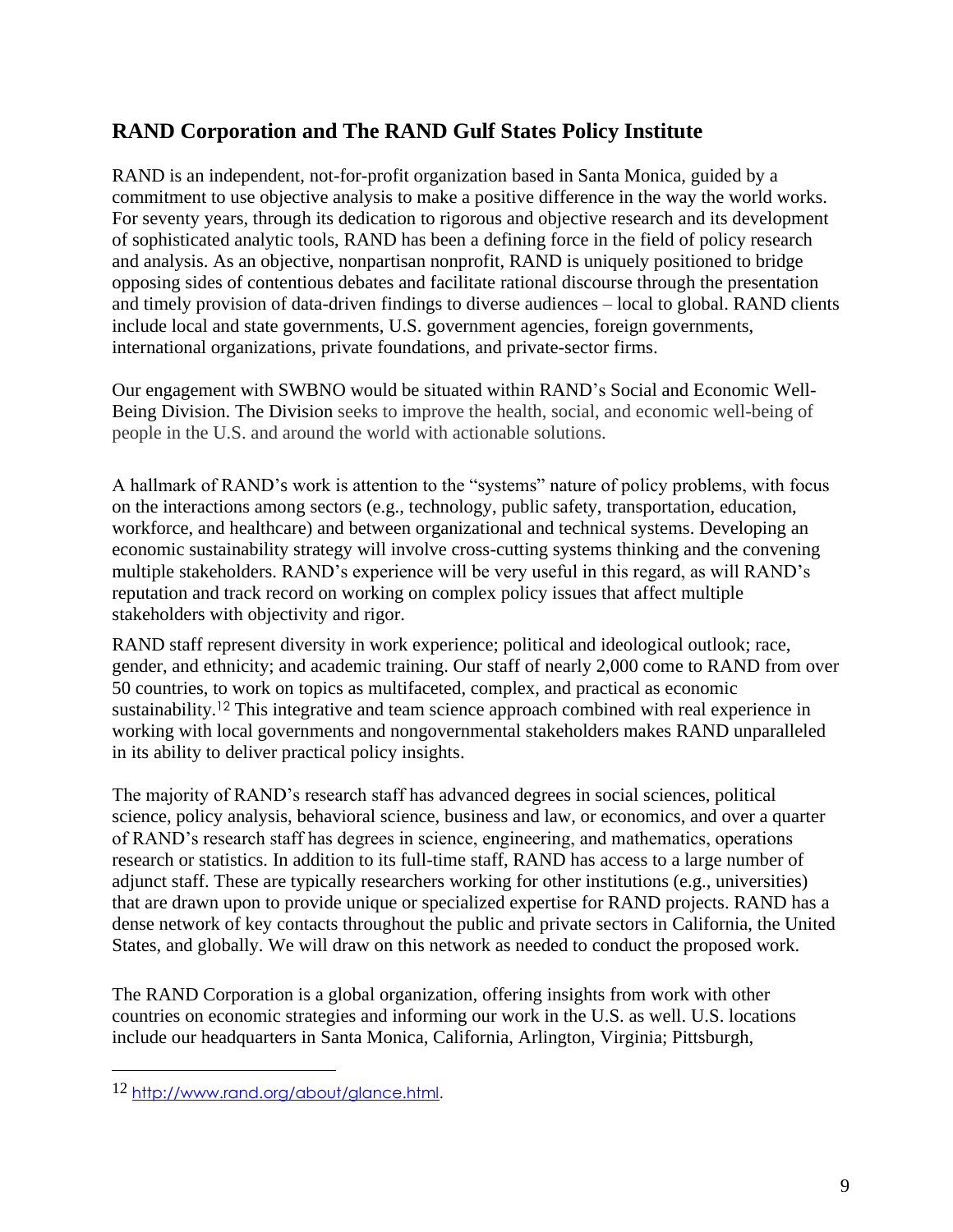Pennsylvania; Boston, Massachusetts; and New Orleans, Louisiana. Our newest office is in the San Francisco Bay Area. RAND Europe is located in Cambridge, UK, and Brussels, Belgium. RAND Australia is located in Canberra.

RAND is unique among think tanks in having its own graduate school. The Pardee RAND Graduate School was founded in 1970 as one of the original eight graduate programs in public policy, and the only program specializing in the Ph.D. The multidisciplinary curriculum emphasizes research methods drawn from mathematics, economics and the behavioral and social sciences. Most of the Pardee RAND faculty members are also full-time policy analysts at RAND, and as such they bring the perspective of practitioners into the classroom. The graduate school's Ph.D. students are required to work on RAND projects and are a unique and valuable resource, who would be available for the proposed work. Since Hurricane Katrina, the Pardee RAND Graduate School has brought faculty and students from Louisiana and other Gulf states to RAND for training courses on policy analysis.

#### **The RAND Gulf States Policy Institute**

The RAND Gulf States Policy Institute was created in 2005, with an internal investment by RAND Corporation, to support hurricane recovery and long-term development in Louisiana, Mississippi, and Alabama. The Institute brings extensive experience in developing and applying methods to improve both short- and long-term planning efforts under conditions of deep uncertainty. The RAND Gulf States team has extensive experience in measuring and evaluating policy challenges that affect our neighboring communities, in sectors such as water resources, energy, health, workforce development, and education. The Institute has been a leader in flood risk evaluation and management in coastal Louisiana, using start of the art modeling and decision support to combine high-resolution simulations of alternative futures in order to provide adaptive strategic solutions.

As part of the Gulf States community, we pride ourselves on building partnerships and bringing objective, data-based research solutions to help our communities be healthy, to thrive, and to be prepared for whatever the future might bring to our shores and neighborhoods.

### **A Selected List of RAND Research Leaders with Experience Relevant to SWBNO**

#### **Gary Cecchine**

Gary Cecchine, Ph.D. is an environmental biologist, with a focus on water quality and resources. He is a senior policy researcher who joined RAND in 1999. He is the Director of Research at the RAND Gulf States Policy Institute and leads RAND's office in New Orleans. He conducts technical and policy research in a range of areas, including water resources, community resilience, environmental health, emergency preparedness and response, and he advises policy makers from the local to national level about policies that affect all communities and their environments. As Director, he also develops and coordinates research in health, education, economics, labor, public safety, and regional and strategic planning. His current research activities aim to promote resilience in the U.S. Gulf Coast by developing and evaluating economically, socially, and ecologically sound strategies. Gary's Ph.D. in biology and public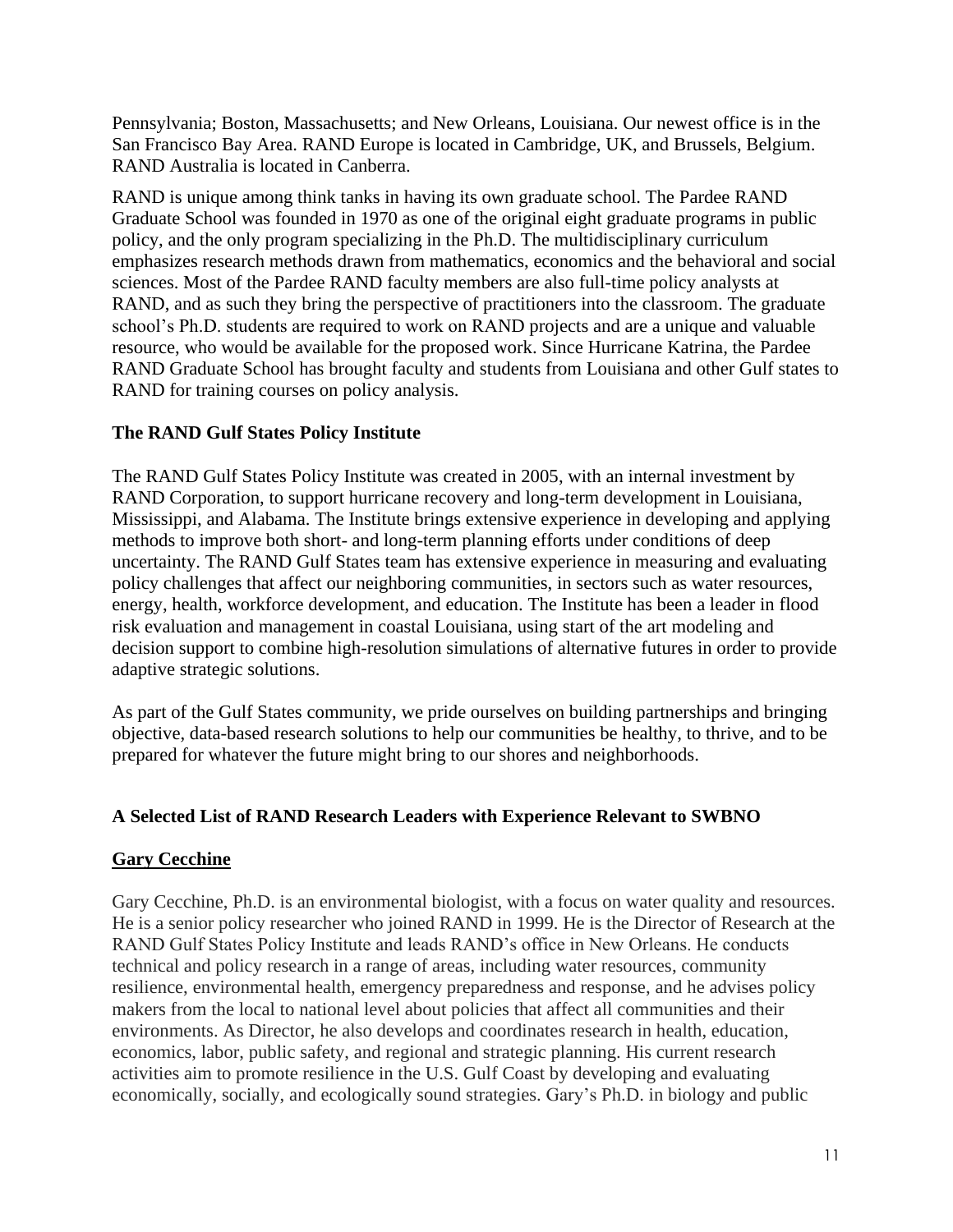policy is from the Georgia Institute of Technology, and he served as a commissioned officer in the U.S. Army Medical Service Corps, with a focus on disaster response, preventive medicine, and public health.

### **Debra Knopman**

Debra Knopman, Ph.D., is a principal researcher at the RAND Corporation and a professor at the Pardee RAND Graduate School. She served as vice president and director of RAND Infrastructure, Safety, and Environment, later called Justice, Infrastructure, and Environment, from 2004 to 2014. Knopman's expertise is in hydrology, environmental and natural resources policy, systems analysis and operations research, and public administration. Her project work spans a range of topics including adaptation of urban regions to a changing climate, integrated long-term water management, policy options for disposition of nuclear waste, governance and funding for U.S. Gulf Coast recovery, and the design of a National Research Fund for Qatar. She served for six years (1997–2003) as a member of the Nuclear Waste Technical Review Board and chaired the board's Site Characterization Panel. She was the director of the Progressive Policy Institute's Center for Innovation and the Environment from 1995 to 2000. From 1993 to 1995, Knopman was the Deputy Assistant Secretary for Water and Science, U.S. Department of the Interior. She had previously been a research hydrologist at the U.S. Geological Survey (USGS) and later chief of the Branch of Systems Analysis in the USGS's Water Resources Division. From 1979 to 1983, she served first as legislative assistant for energy and environmental issues to Senator Daniel P. Moynihan and then as professional staff member of the U.S. Senate Committee on Environment and Public Works. Knopman earned her B.A. from Wellesley College, M.S.C.E. from MIT, and Ph.D. in geography and environmental engineering from the Johns Hopkins University.

#### **Ben Preston**

Benjamin Preston, Ph.D., is a Senior Policy Researcher at the RAND Corporation and Director of RAND's Community Health and Environmental Policy Program. His recent research efforts include understanding the development of knowledge systems for climate risk management, scenario analysis for a low-carbon future, and planning for disaster recovery and resilience. Previously, he held research positions with the Climate Change Science Institute at Oak Ridge National Laboratory, the CSIRO's Division of Marine and Atmospheric Research, and the Pew Center on Global Climate Change. He received a B.S. in biology from the College of William & Mary and a Ph.D. in environmental biology from the Georgia Institute of Technology.

In 2015, Ben received the American Geophysical Union's Falkenberg Award, and from 2016 to 2017 he was one of the American Association for the Advancement of Science's inaugural Leshner Leadership Fellows. Dr. Preston has contributed to national and international scientific assessments including the *U.S. National Climate Assessment,* the Intergovernmental Panel on Climate Change's *Fifth and Sixth Assessment Reports, the U.S. Global Change Research Program's second State of the Carbon Cycle Report, and the Arctic Monitoring and Assessment Program's Adaptation Actions for a Changing Arctic*. He currently serves as co-editor-in-chief for the Elsevier journal *Climate Risk Management* and was recently appointed to the Climate Adaptation Task Team for the Global Climate Observing System.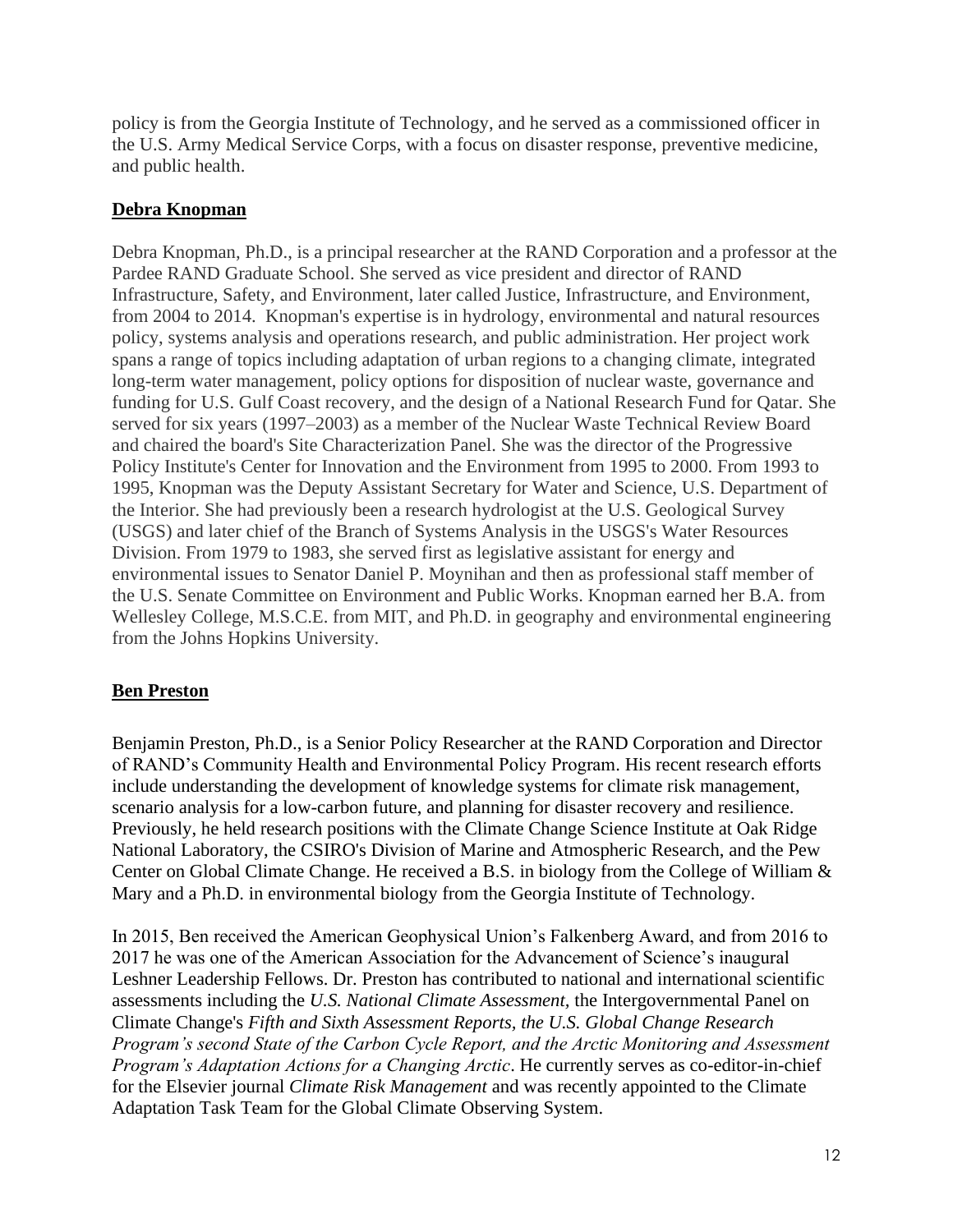#### **Jordan Fischbach**

Jordan R. Fischbach, Ph.D., is a Senior Policy Researcher at the RAND Corporation, Co-Director of RAND's Climate Resilience Center, Quality Assurance Manager for the Homeland Security Operational Analysis Center (HSOAC), and an affiliate faculty member at the Pardee RAND Graduate School. He leads RAND research focused on climate adaptation, urban resilience, water resources management, coastal planning, and post-disaster recovery. Dr. Fischbach is currently a Co-Investigator for the NOAA Mid-Atlantic Regional Integrated Sciences and Assessments (MARISA) center. Since 2010, he has been the principal investigator for flood risk and damage assessment using the Coastal Louisiana Risk Assessment (CLARA) model in support of Louisiana's Coastal Protection and Restoration Authority, he currently leads several projects supporting resilience planning and improved stormwater management in Pittsburgh, and recently led an assessment of damage and needs to support the development of Puerto Rico's recovery plan after Hurricane Maria. From 2017-2018 he also served on a National Academy of Sciences panel investigating long-term coastal zone dynamics on the U.S. Gulf Coast. Dr. Fischbach earned a B.A. with Honors in History from Columbia University in 2001 and a Ph.D. in Policy Analysis from the Pardee RAND Graduate School in 2010.

#### **David Groves**

David Groves, Ph.D., is Co-Director of the RAND Center on Decision Making Under Uncertainty, Co-Director of the RAND Climate Resilience Center, and Professor at the Pardee RAND Graduate School. He is a key developer of new methods for decision-making under deep uncertainty, and he works directly with organizations worldwide to improve their planning for the uncertain future. He focuses on climate adaptation issues facing water resources and coastal planning agencies. He is also working with development banks to ensure that decarbonization plans in developing countries account for critical uncertainties. Groves has worked with major water agencies throughout the United States, including the U.S. Bureau of Reclamation, California Department of Water Resources, Metropolitan Water District of Southern California, and Denver Water, helping them to address climate variability and change in their planning. He works domestically and internationally, most recently in Argentina, Peru, Mexico, and China. He also works on coastal sustainability issues, most notably in the San Francisco Bay Delta, South Florida, and Coastal Louisiana. For example, he led the RAND team that developed the planning framework and decision support tool used to formulate Louisiana's 50-year, \$50 billion Coastal Master Plan.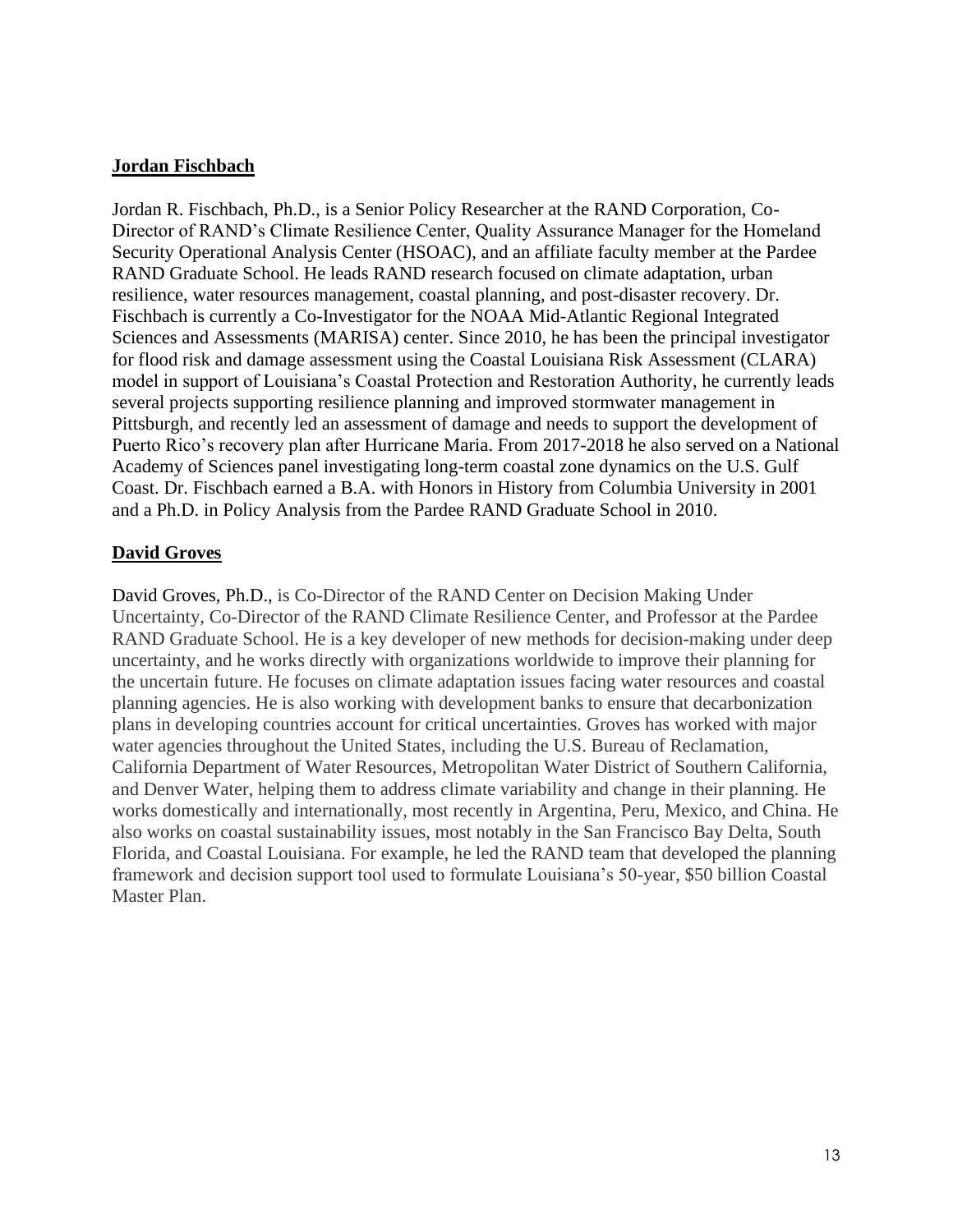### **Bibliography of Selected RAND References Relevant to SWBNO's Integrated Master Planning Process**

RAND's stakeholder engagement projects with advanced analytics include our work on the Louisiana 2012 Coastal Master Plan [\(http://www.rand.org/gulf-states/policy-spotlights/coastal](http://www.rand.org/gulf-states/policy-spotlights/coastal-management.html)[management.html\)](http://www.rand.org/gulf-states/policy-spotlights/coastal-management.html) and the 2017 Coastal Master Plan (https://www.rand.org/wellbeing/community-health-and-environmental-policy/centers/climate-resilience/projects/louisianacoastal-plan.html)

Fischbach, Jordan R., David R. Johnson, David S. Ortiz, Benjamin P. Bryant, Matthew Hoover, and Jordan Ostwald, Coastal Louisiana Risk Assessment Model: Technical Description and 2012 Coastal Master Plan Analysis Results. Santa Monica, CA: RAND Corporation, 2012. https://www.rand.org/pubs/technical\_reports/TR1259.html.

Groves, David G., Jordan R. Fischbach, Debra Knopman, David R. Johnson, and Katheryn Giglio, Strengthening Coastal Planning: How Coastal Regions Could Benefit from Louisiana's Planning and Analysis Framework. Santa Monica, CA: RAND Corporation, 2014. https://www.rand.org/pubs/research\_reports/RR437.html. Also available in print form.

RAND conducted three pilot studies on urban adaptation to a changing climate, two of which related to integrated water management. The first pilot was in the Pittsburgh region on stormwater management and investment strategies. For more information on our work in Pittsburgh, see [http://www.rand.org/jie/infrastructure-resilience-environment/centers/water](http://www.rand.org/jie/infrastructure-resilience-environment/centers/water-climate-resilience/projects/resilient-stormwater-management-in-allegheny-county.html)[climate-resilience/projects/resilient-stormwater-management-in-allegheny-county.html.](http://www.rand.org/jie/infrastructure-resilience-environment/centers/water-climate-resilience/projects/resilient-stormwater-management-in-allegheny-county.html)

Fischbach, Jordan R., Kyle Siler-Evans, Devin Tierney, Michael Wilson, Lauren M. Cook, and Linnea Warren May, Robust Stormwater Management in the Pittsburgh Region: A Pilot Study. Santa Monica, CA: RAND Corporation, 2017. https://www.rand.org/pubs/research\_reports/RR1673.html. Also available in print form.

The second pilot project funded by MacArthur was in cooperation with Miami-Dade and Broward Counties in Florida. See:

Groves, David G., Debra Knopman, Neil Berg, Craig A. Bond, James Syme, and Robert J. Lempert, Adapting Land Use and Water Management Plans to a Changing Climate in Miami-Dade and Broward Counties, Florida. Santa Monica, CA: RAND Corporation, 2018. https://www.rand.org/pubs/research\_reports/RR1932.html. Also available in print form.

As preparation for pilot studies in three urban areas, funded by the MacArthur Foundation, RAND first developed an evaluation framework and indicators to guide implementation.